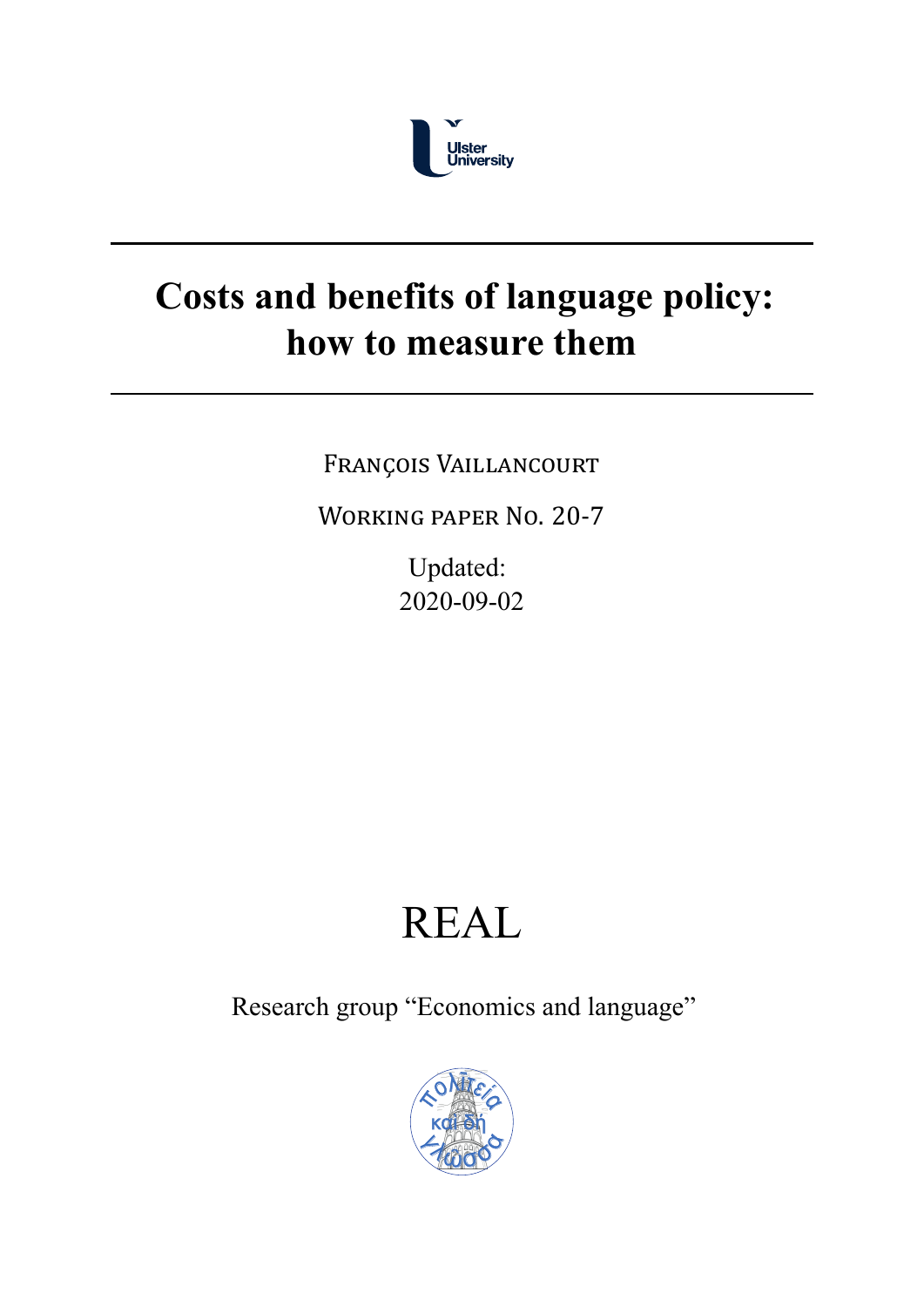Costs and benefits of language policy: how to measure them\*

by

François Vaillancourt\*\*

\*Paper prepared for the Routledge Handbook of Language Policy and Planning. Our thanks to two anonymous referees for their useful comments.

\*\* Emeritus professor, economics, Université de Montréal and Fellow, CIRANO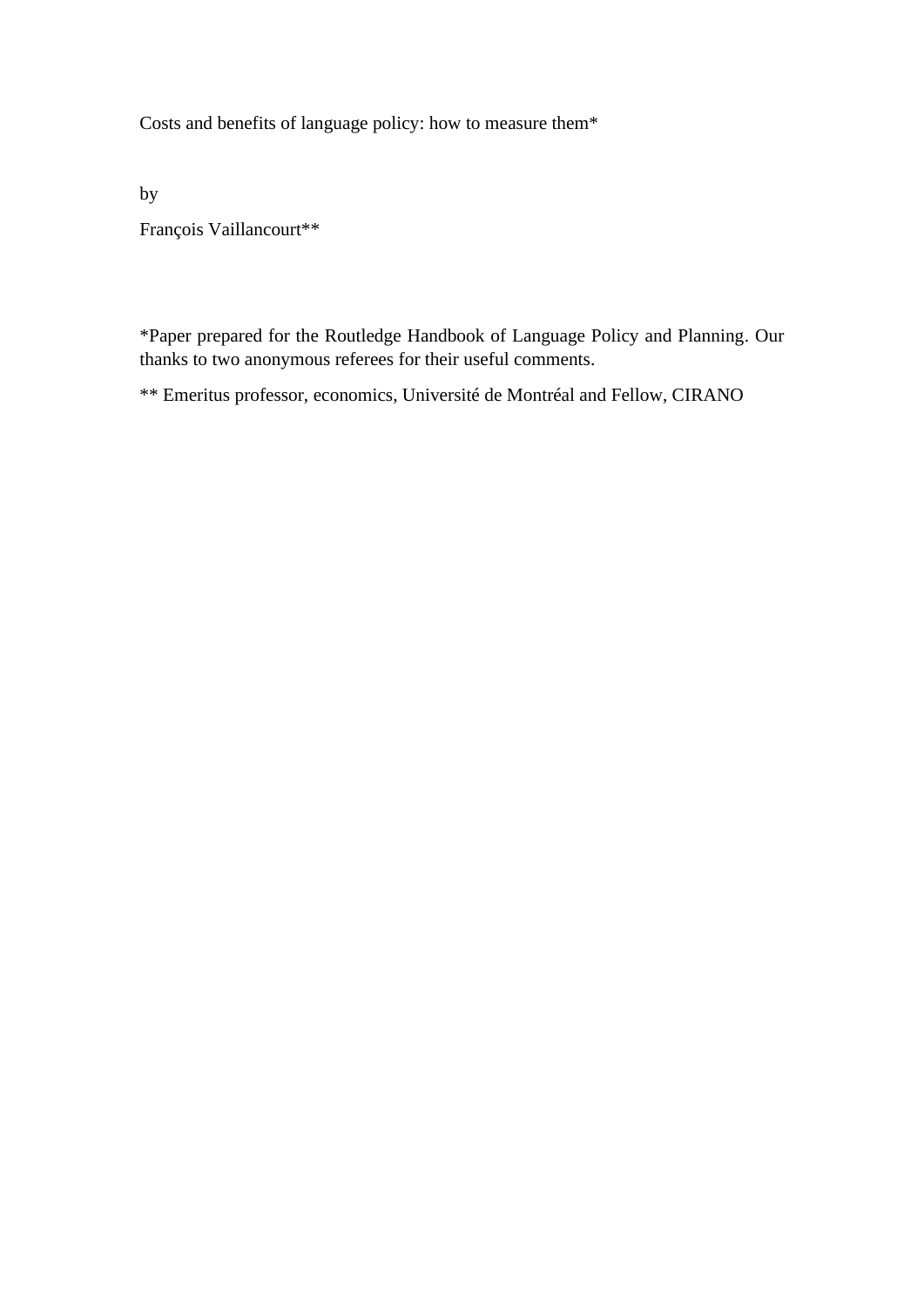#### **1. Introduction**

The topic of this chapter is how to measure the costs and benefits of language policies using applied economic analysis. This is of interest since little has been done in this area, yet language policy is one public policy amongst others and thus in competition with others for both public funding and for the deployment of public regulatory powers mobilizing private spending to attain public policy goals (see also Wickström and Gazzola in this handbook). Thus, language policy advocates and makers can gain from engaging central decision makers using an economic approach. A correct assessment of the benefits and costs of language policies is central both in the programming or design phase and in the evaluation phase. The chapter presents the most important techniques and methods to assess the benefits and the costs of language policy, and it provides five practical examples of application, that is, language acquisition policy aimed at providing schooling in maternal language of a minority group<sup>1</sup>; language acquisition policy aimed at teaching a second language; public provision of services in minority language; state regulated private provision of services in a given language; and public provision of signage.

#### **2. Key issues,**

The key general issues in public policy analysis are: (i) the choice of the method of analysis, (ii) the choice of a time period, and (iii) the choice of a geographic area. In the case of language policies, one must also examine (iv) existence value, and (v) endangerment. Let us examine these five issues in turn.

(i) Analysis of public policy can be done using one of three tools: impact, cost effectiveness or cost-benefit-analysis:

- a) Impact analysis examines if a policy has an impact measurable in changes of a specific metric such as the number of viewers of a TV program or web videos in a specific language.
- b) Cost effectiveness analysis examines the average cost of obtaining a unit of given impact. Thus, one has to spend a certain amount of money (*X\$)* to attain an audience of *Y* viewers of a TV program or web video in a specific language.
- c) Cost-benefit analysis uses the same costs but transforms the outcome into \$, thus reaching *Y* viewers is worth *Z\$* for the policy maker.

While impact analysis and cost effectiveness analysis are useful tools, they do not permit comparisons between various policies such as vaccination, road safety and minority language support since their outcomes are measured differently. Only cost-benefit analysis allows such comparisons; this makes it the preferred policy analysis tool of economists.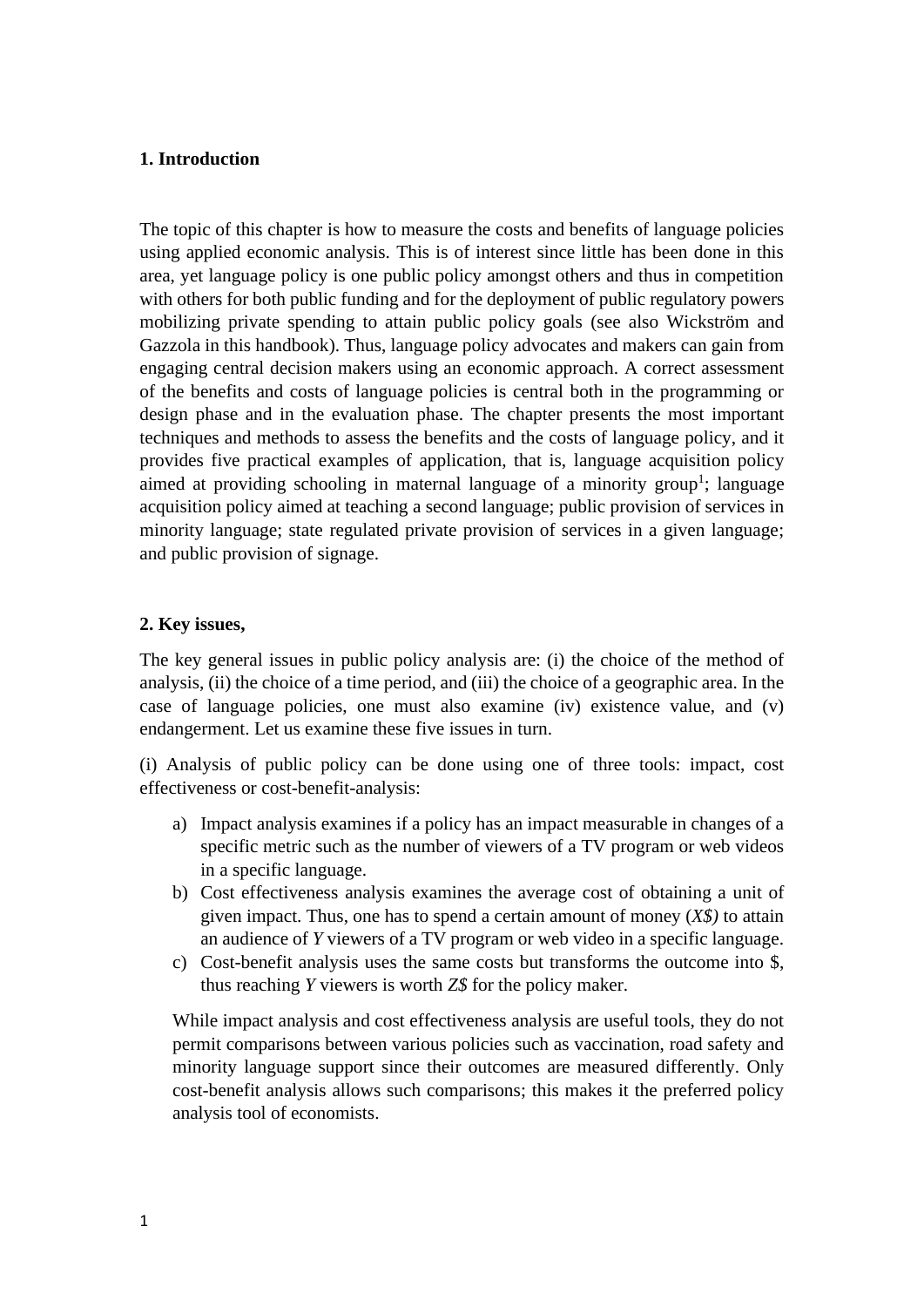(ii) One must select the geographic area examined. If the costs are incurred by government *W*, national or sub national, does one limit the impact analysis to the residents of country/region/city *W* or does one include the spillovers in other countries/regions/cities? Web broadcasts can be consumed anywhere in the world. Thus, a broadcast in language *A* in *W* where *A* is a minority language may be consumed by speakers of *A* in other countries. The decision to include geographic spillovers (also referred to as externalities, see Wickström and Gazzola in this handbook) in the analysis will modify the benefits but not the costs of the policy.

(iii) One must also specify the time period accounted for. Some policies have an immediate impact while others have a longer lasting one. Thus, weather warnings have a short life, road signs have a longer life and the acquisition of a language yields a lifetime asset. Hence, the time period examined should vary between policies. If it is longer than one year then the issue of discounting arises. Should future benefits of the same monetary value as present benefits be accounted for with a reduced value (discounted using a rate of discount/ interest) or not. Discounting means that future benefits are worth less to today's decision makers/society than current benefits. This is an ethical choice for some but for most economists the fact that the real (net of inflation) interest rate is usually positive implies that discounting should be used.

(iv) Some languages or language minorities are according to sociolinguists threatened with extinction; Mufwene (2016) raises the question as to why all should be preserved. One may need to carry out a contingent valuation (Carson, 2012) which is a technique to estimate the value of commodities or services when the price mechanism does not work. For some of these languages there may be no market value (which means that knowing them does not increase earnings or reduce prices paid for goods and services) but society may want to preserve them in the same way it preserves scenery in remote areas.

(v) For some languages the decline is most likely irreversible, for others it is reversible but at a very high unit cost per speaker/hour of use, and for some the decline is reversible at a reasonable<sup>2</sup> cost per speaker. Since public funds are limited how should public policy allocate funds among these languages<sup>3</sup>? Should this be equal per capita spending for existing or potential speakers? Alternatively, should more per capita be allocated for languages above a given threshold of survivability often linked to absolute size? Perhaps, more should be dispensed for languages not found elsewhere in the world (scarcity premium)? One possible answer is to use the method referred to as Priority Threat Management to allocate funds (Martin et al, 2018).

# **3 Development of literature**

Economists began examining language issues and language policies in the mid-1960s with papers on language policies mainly inspired by debates in Canada and Québec on language laws; Gazzola et al (2016) and Grin (2016) review this literature extensively. The first papers examining the costs and benefits of language policies are simple calculations with hypothetical numbers for the economy as a whole. One of the first real world studies is by Vaillancourt (1978) drawing on the studies produced when Bill 101, Québec's language policy, was debated and adopted in 1977. A more systematic and comparative analysis is found in Grin and Vaillancourt (1999) where the cost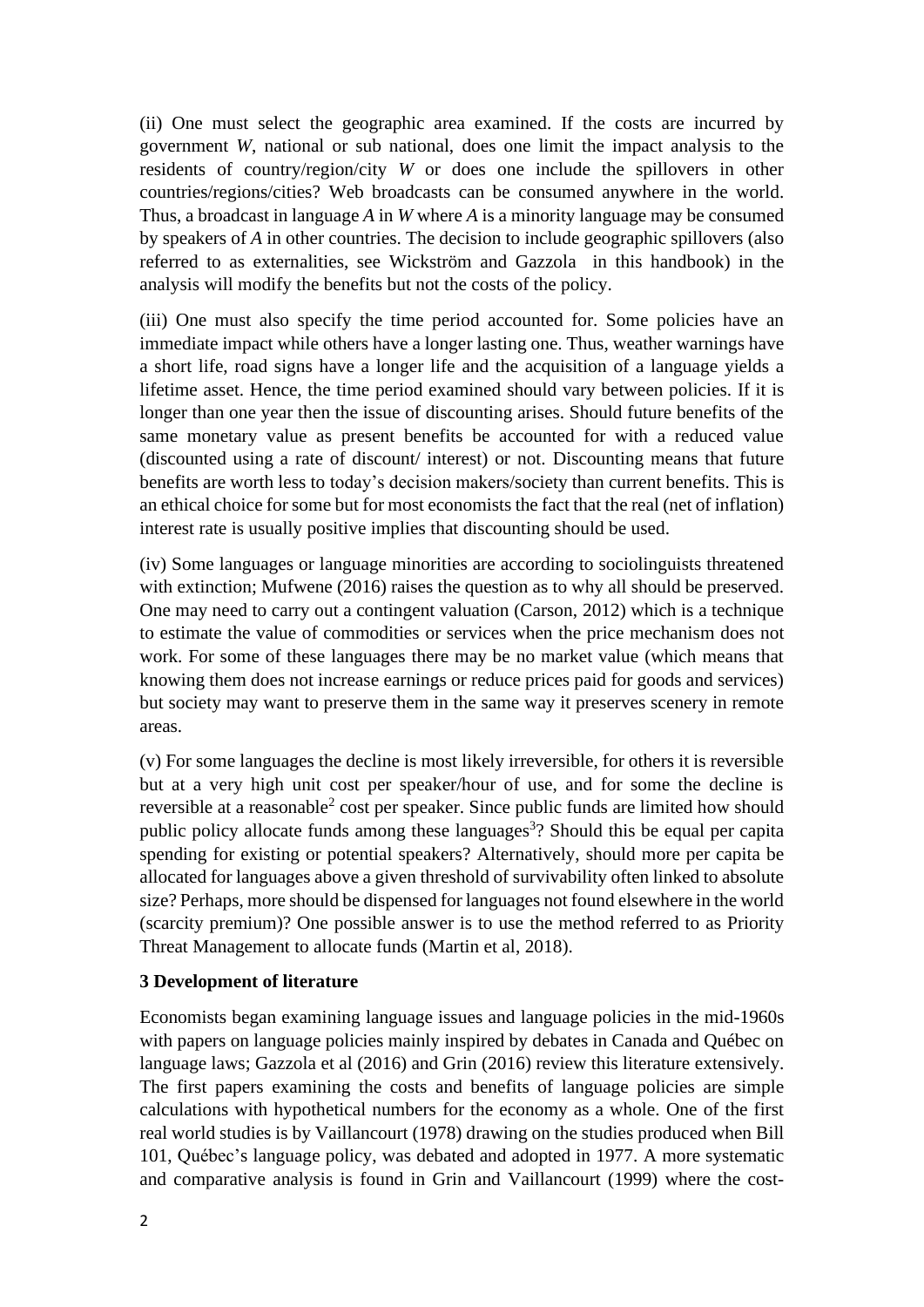effectiveness approach is used. More recent work by Coche and Vaillancourt (2009) Vaillancourt *et al* (2012) and Leblanc- Desgagné and Vaillancourt (2016) uses a basic cost-benefit approach. Finally, Wickström (2019) presents a theoretical analysis that illuminates the existing empirical work.

Cost-benefit analysis is an application of welfare analysis. Such an approach is grounded in the work of Jules Dupuit in the 1840s and Alfred Marshall in the 1880s-90s. It came into explicit<sup>4</sup> use following the 1936 adoption by the American congress of the Floods Control Act that stipulates that work could be carried out *if the benefits*  to whomsoever they may accrue are in excess of the estimated costs. This led the Army Corps of Engineers to develop the cost-benefit analysis with economists adding theoretical underpinnings starting in the 1950s. The work by Vaillancourt with various co-authors on assessing language policies also draws on analytical accounting as applied to the analysis of the administrative and compliance costs of taxation where the seminal contribution is by Cedric Sandford (1973). The interested reader can find a review of the recent literature in Eichfelder and Vaillancourt (2014).

#### **4 Theories and methods**

The general theoretical framework as noted above is that of cost-benefit analysis applied to regulatory analysis. The micro-economic underpinnings are those of mainstream economics where markets yield information on relevant prices. To apply this framework, one must carry out the following three steps.

- i. Find data on the benefits in specific monetary units (e.g. \$). One needs to quantify the benefits of a policy as some measurable outcome. This can be for example more speakers of *A*, more use of *A*, better outcomes for *A* speakers or greater self-esteem of *A* speakers. Then one applies a price (value) per unit to obtain a monetary outcome. One must measure the impact of the specific policy and not of other changes occurring at the same time. Carr-Hill et al (2016) present statistical tools that can be used to evaluate policy outcomes. Such tools in general also discussed in Di Paolo in this handbook<sup>5</sup>. The key point when implementing a new policy is to ensure that the information necessary to evaluate it is collected during the implementation phase rather than attempting to do this as an afterthought.
- ii. Find data on the full costs in \$. Costs should include both money and time costs expressed in \$, both directly and indirectly linked to the policy examined. Full cost of labour is the sum of gross wages (wages before deductions for personal income taxes, payroll taxes and so on), fringe benefits paid for by the employer, and relevant overheads that include the costs of office space, computing services, central administration (human resources) and so on.
- iii. Present the distribution of benefits and costs for relevant groups. This is incidence analysis (discussed below); it tells us who receives the benefits of a policy and who pays. Of particular relevance may be the distribution between the taxpayers of national and sub-national governments if language groups live in specific regions of a given country where language policy is more or less decentralized (Grin and Vaillancourt, 2002).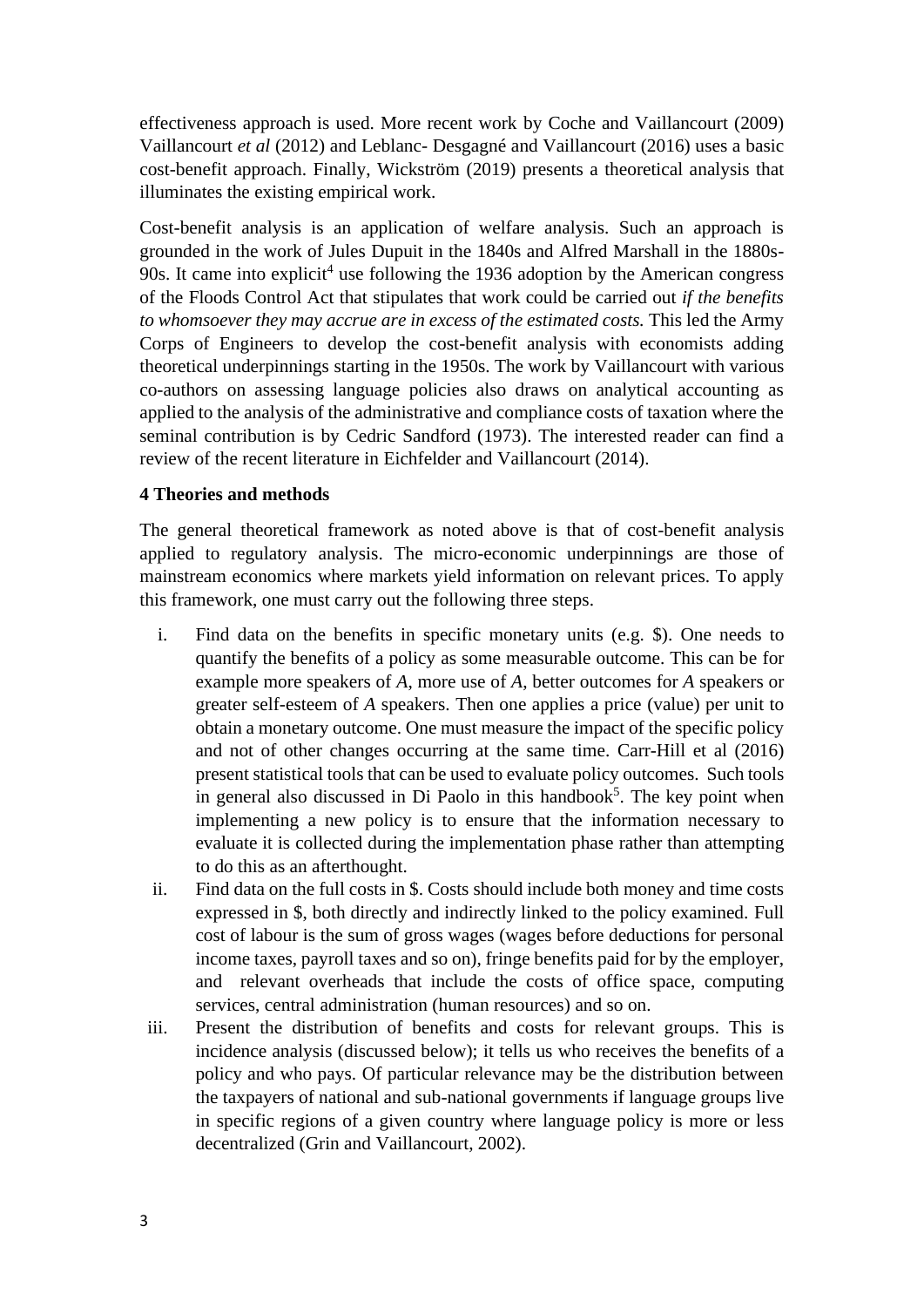To calculate these various items one can use the three specific tools presented below, that is, the unit cost difference tool, the internal rate of return/present value tool, and the incidence analysis tool.

# *4.1 The unit cost difference tool*

This uses the cost of a policy targeting the minority language group calculated with respect to the cost of the same policy targeting the majority language group and not with respect to the no policy/no cost benchmark. This is calculated if there are constant returns to scale (see below for definition) by:

i. calculating the unit cost difference (UCD) between the beneficiary of, on one hand the majority language policy delivery mechanisms and, on the other, the minority language stream;

ii. multiplying the UCD by the number of beneficiaries of the minority language stream.

Returns to scale are an economic concept linking costs and size of output; they are measured as constant, increasing or decreasing. These three outcomes are measured by examining what happens if the size of output changes. Thus, assume that it costs 10\$ per unit when one produces 100 units in a day for total cost of 1000\$. What happens if the output is doubled in a day to 200? One can find:

- Constant return to scale: the total cost doubles to 2000\$ but the unit cost remains unchanged at 10\$. Constant returns to scale are often associated with the production of individualised services;
- Increasing returns to scale (economies of scale): the total cost increases to 1800\$ and the unit cost drops to 9\$. Increasing returns to scale are often observed when a fixed capital input is required;
- Decreasing returns to scale (diseconomies of scale): the total cost increases to 2200\$ and the unit cost to 11\$. Decreasing return to scale often result from congestion.

Economies of scales can be measured over time as output and costs change for a given producer or from comparing at a point in time institutions of various sizes providing the same output (figure 1 below).

# *4.2 The internal rate of return/present value tool*

This tool can be used to compare two policies, A and B and to choose which one to implement. By assumption, B yields a higher stream of benefits than A, and B is also costlier. Then one can compute either the present value for a given discount rate or the internal rate of return (the rate of interest yielding a present value of zero) of implementing the costlier policy using the following formula

*Present value* = 
$$
\frac{\sum_{i=1}^{n} (benefits policy B - benefits policy A)}{(1+r)^{i}}
$$
 - costs of B

i.  $\sum$  is the sum over the relevant number of years<sup>6</sup> of the difference between the two streams of earnings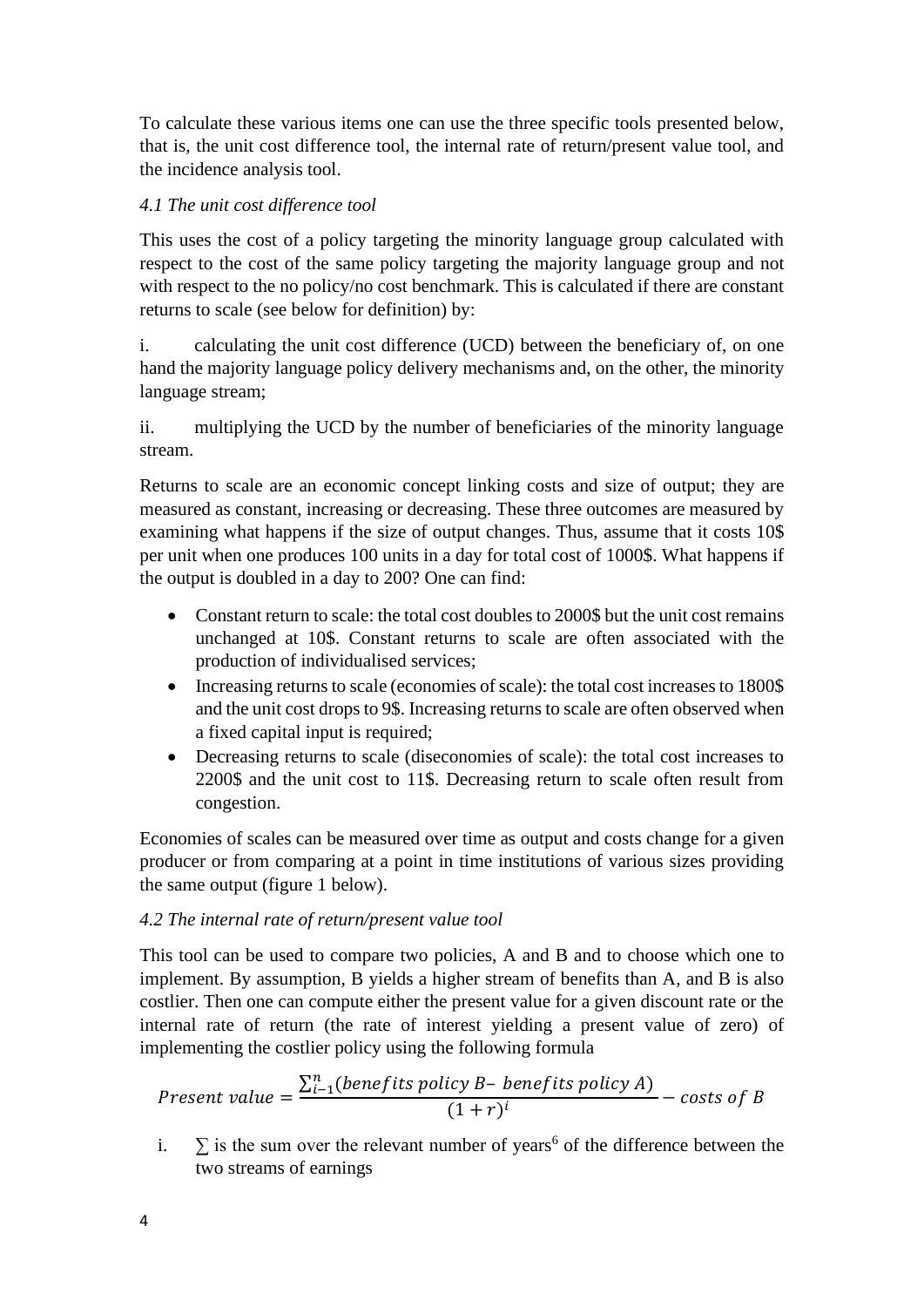- ii. r is the discount rate and  $(1+r)^{i}$  the formula used to discount future benefits such as higher earnings that can be gained from more education, a second language or other enhancement to human capital
- iii. cost is the cost of the costlier policy (B) that is the excess cost of policy B over policy A where A may cost zero

# *4.3 The incidence analysis tool*

Incidence analysis is the tool that provides information on the distribution of the benefits and costs of a public policy within a given population. This is usually done using three steps. In the first place, identifying the analytical unit: individual, family or household? Individuals are usually not an appropriate choice since children are part of families and draw benefits from public policies while not paying for them. Families and households are broadly similar. Second, calculating the burden of taxation (cost of public services) paid by household: one must attribute the overall amount of various tax and non-tax revenues to households. This in some cases can be done fairly easily; information on personal income taxes or payroll taxes paid is often found in family/household data bases. For the value added tax (VAT) and other consumption taxes, one can often use consumption information in the same data bases. For other taxes such as the corporate profits tax, one needs to make assumptions as to what economic factor bears the burden: capital income, consumption or labour income. Finally, calculating the amount of public services consumed by household: One must attribute the overall value of various public services to households. This in some cases is fairly easy to do: the value of primary schooling is linked to the age structure of the household for example. In other cases, one can use private spending patterns: households who fly will derive more benefits from air control services than those who do not. Finally, in some cases, one must make an informed choice. For example, is national defence equally valuable for each household or is its valuation linked to family/ household income?

For our type of analysis, a final step is to assign a linguistic component to each public service. Public broadcasting has a higher language component than debt repayment for example.

The next part of the paper presents five examples to illustrate how to evaluate language policies, distinguishing between language acquisition and language use policies.

# **5. Applications to language acquisition and language use policies**

Language acquisition policies usually target children (0-18) through pre-school (daycare, kindergarten…) or primary / secondary schools with the intent of ensuring their knowledge of at least one language. They can be implemented in the context of ensuring the survival of a minority language or the learning of a national / regional language by immigrants. Language use policies target society as a whole but in practice may focus on groups such as workers (language of work), consumers (language of shops) and so on. We first examine two language acquisition policies.

*5.1 Language acquisition policies: schooling in maternal language of a minority group-*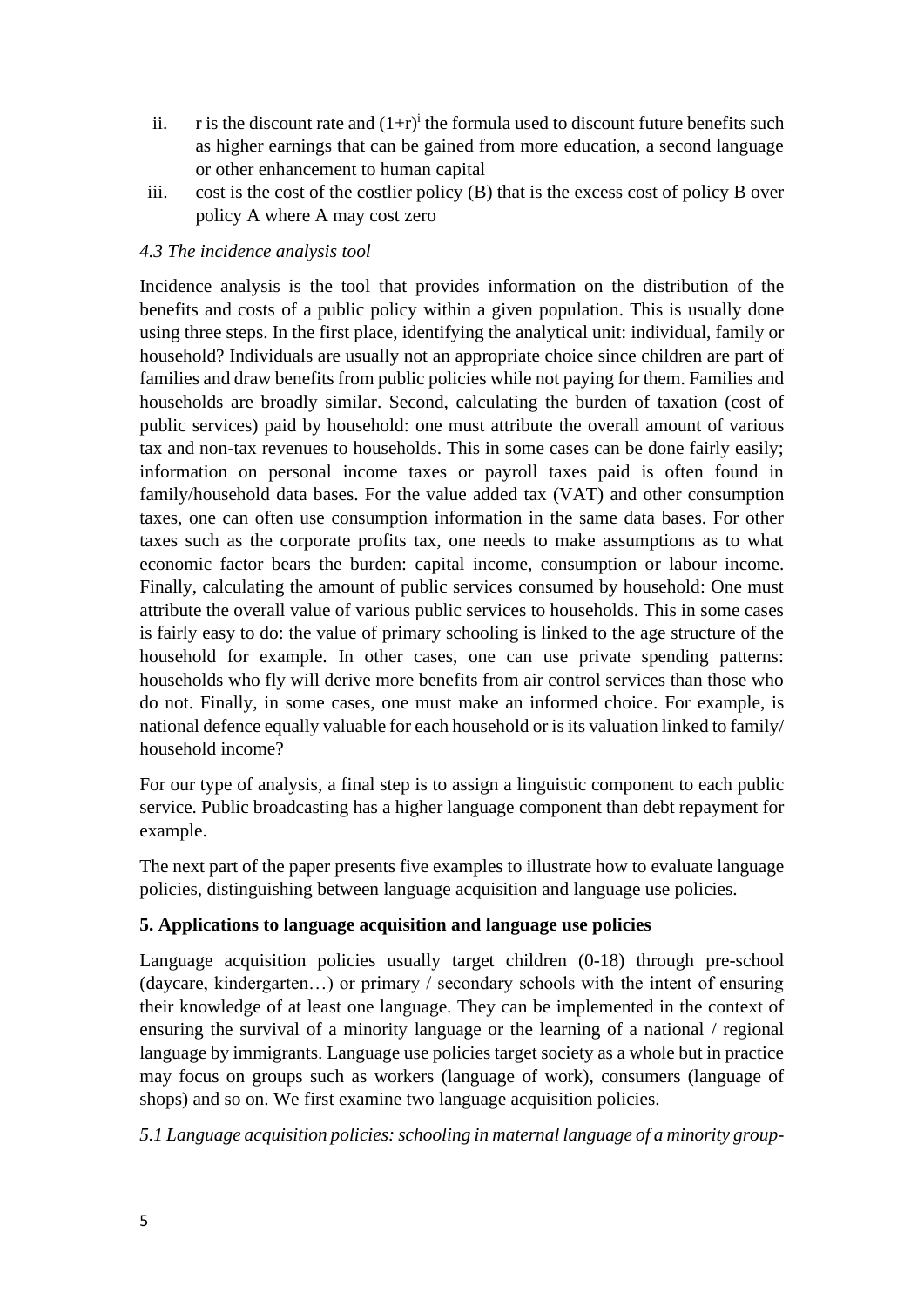This examines the case of a government that provides universal free primary / secondary schooling. It has within its borders both a majority and one minority language group, both clearly identifiable with similar socio-economic status. As discussed in section 6 below, this tool can be generalized to other contexts.

#### Costs for the public sector

Table 1 provides an example of how to carry out such an analysis using data from Alberta for 2016. This Canadian province is chosen as it has very complete data on majority and minority language education costs. Lines 1 and 2 (columns i-v) present the costs for four major functions as well as the total cost of the majority and minority language school networks. Column vi) presents the number of students. Line 5 shows that, per student, each educational input is costlier in the French than in the English school system, with transportation (bussing) almost thrice as expensive.

The UCD for a francophone minority student is 4 340 \$ (16 210 minus 11 870), that is the difference between the per student cost in the French-medium schools and the per student costs in the public English school system. Multiplying this by the number of francophone students yields a (rounded) cost differential of 35 300 000\$. This is the supplementary yearly cost of educating the francophone minority not the 132 000 000\$ reported in Table 1 (column v, line 2). These calculations assume (i) a reasonable degree of similarity of both groups in non-language education related characteristics such as special education needs; and (ii) a marginal cost equal to the average that is constant returns to scale; adding one student to the Public English school system will cost 11 870\$. These appears to be reasonable assumptions; in particular an increase of only 1.7% of the size of the public English school network that resulted from all francophones using it should not significantly change average or marginal costs.

| Table 1 Cost of K-12 schooling (Can\$) and enrollment, Alberta, public schools, 2016-2017 |                     |                 |                    |                |           |                      |
|-------------------------------------------------------------------------------------------|---------------------|-----------------|--------------------|----------------|-----------|----------------------|
| Type of school                                                                            | Instruction i)      | Operations      | Transportation     | Administration | Total v)  | #<br>of              |
| boards                                                                                    |                     | &               | $\overline{111}$ ) | iv)            |           | students             |
|                                                                                           |                     | Maintenance     |                    |                |           | $\rm \overline{vi})$ |
|                                                                                           |                     | $\overline{11}$ |                    |                |           |                      |
|                                                                                           | Total Cost (000)\$  |                 |                    |                |           | --                   |
| Public -English                                                                           | 4 3 2 8 0 0 0       | 753 000         | 276 000            | 185 000        | 5 618 000 | 473 170              |
| 1)                                                                                        |                     |                 |                    |                |           |                      |
| Public-French 2)                                                                          | 91 000              | 19 000          | 14 000             | 6 0 0 0        | 132 000   | 8 1 4 0              |
|                                                                                           | Per student cost \$ |                 |                    |                |           | --                   |
| $-$ English<br>Public                                                                     | 9 1 4 7             | 1 5 9 1         | 583                | 391            | 11 870    | na                   |
| 3)                                                                                        |                     |                 |                    |                |           |                      |
| Public-French 4)                                                                          | 11 175              | 2 3 3 3         | 1719               | 737            | 16 210    | na                   |
| Ratio                                                                                     | 1,22                | 1,47            | 2,95               | 1,88           | 1,37      | na                   |
| French/English                                                                            |                     |                 |                    |                |           |                      |
| unit costs $5$ )                                                                          |                     |                 |                    |                |           |                      |

Note: numbers are rounded; miscellaneous costs are not reported. na: not applicable. K-12= Kindergarden to Grade 12 thus 13 years of normal schooling. Public schools account for about 70% of students and spending on education in Alberta in 2016-2017

Source: calculations by author using data (gathered 21/02/2019) from: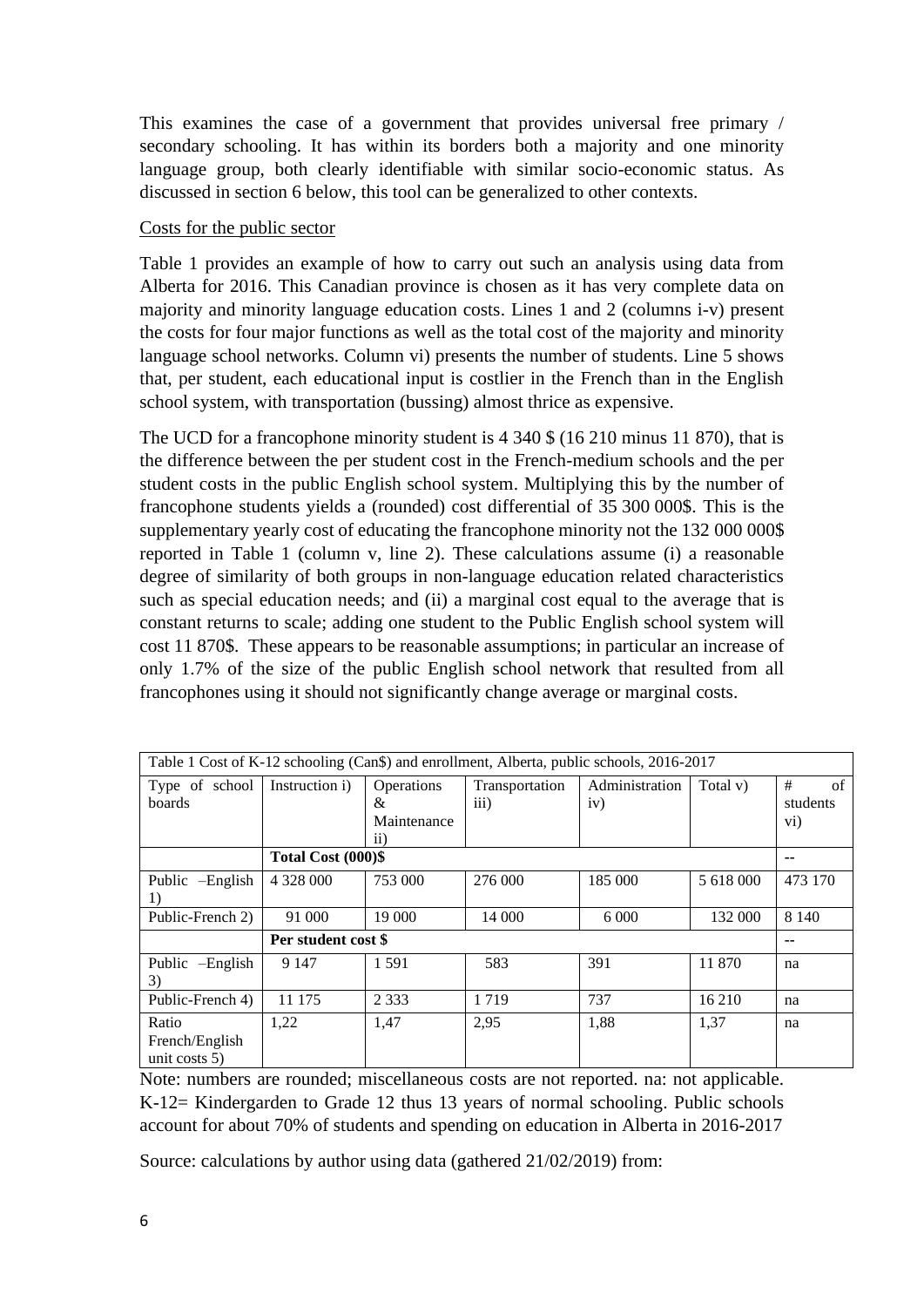[https://education.alberta.ca/media/3739837/2016-2017-report-of-expenses-by](https://education.alberta.ca/media/3739837/2016-2017-report-of-expenses-by-program.pdf)[program.pdf](https://education.alberta.ca/media/3739837/2016-2017-report-of-expenses-by-program.pdf) for costs;

\_\_\_\_\_\_\_\_\_\_\_\_\_\_\_\_\_\_\_\_\_\_\_\_\_\_\_\_\_\_\_\_\_\_\_\_\_\_\_\_\_\_\_\_\_\_\_\_

<https://education.alberta.ca/alberta-education/student-population/>for number of students

Assuming constant returns to scale is not always correct. Figure 1 shows decreasing unit costs as the absolute number of students of nine French language minorities in Canada increases from one province to another.



Costs for the private sector / households

The only cost is the extra transportation time incurred by children compared to going to an English language school that would be closer to their home.

# Benefits

The main benefits of offering minority language education at least in Canada<sup>7</sup> is that it should reduce the degree of language shift from that language to the majority one. A secondary benefit may be an increase in the number of bilingual individuals that may draw some financial reward from this skill. The reduced language shift may be valued using a contingent value analysis. Such a methodology links an outcome to how much it is worth to a respondent and thus how much they should be willing to pay to attain that outcome. This is done using survey data since there is not an actual payment and can thus be subject to an overestimation of this amount. In this case, this would ascertain how much a taxpayer is willing to pay in \$ to increase the odds of survival of a language minority by say 10%. For Albertans as a whole it costs about 1\$ per person to educate 1000 francophone minority student in French in  $2016$ .<sup>8</sup> Thus a willingness to pay 10\$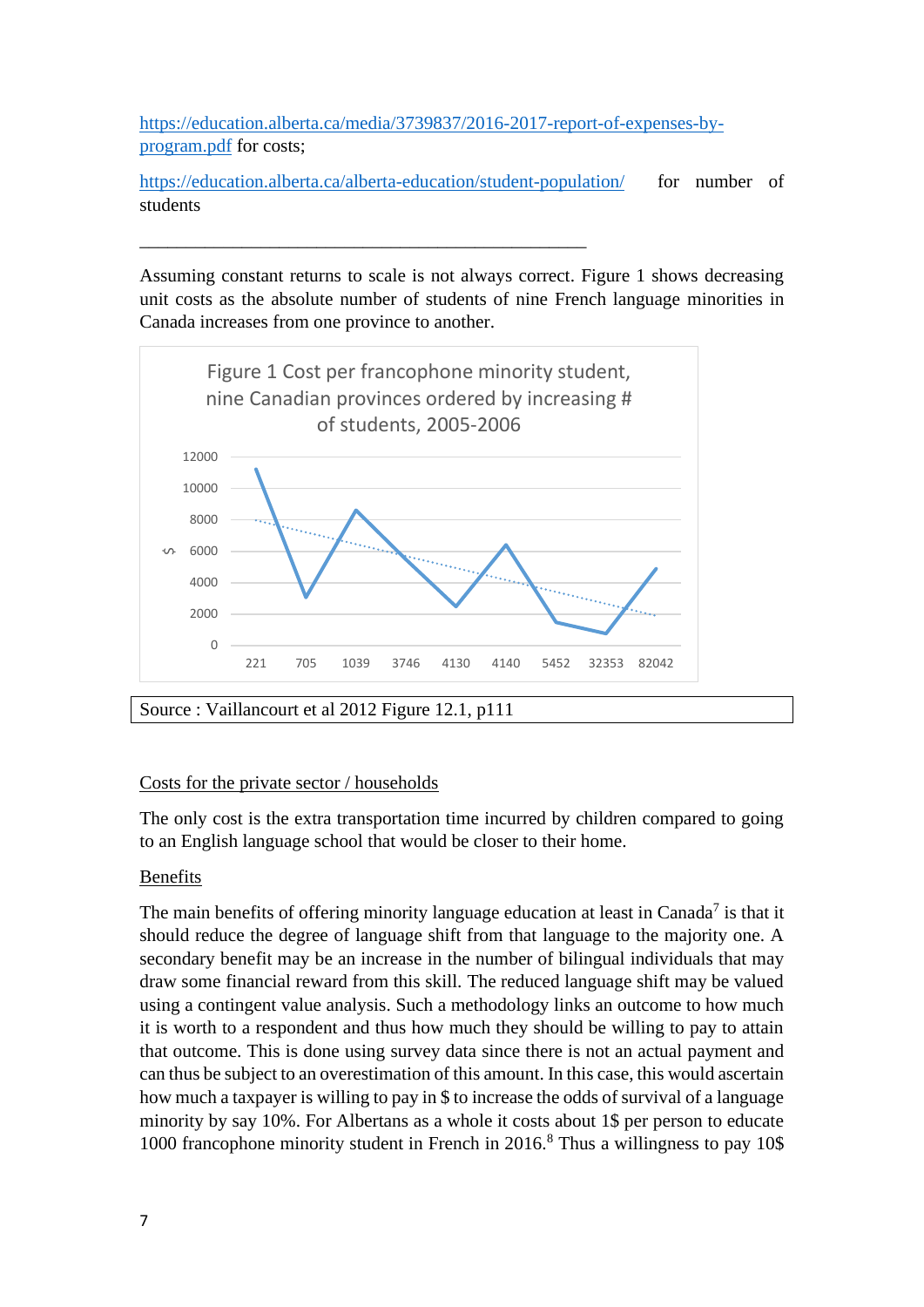per year would be enough to increase the odds of survival of that minority although the exact percentage increase is not known<sup>9</sup>.

# *2.2 Language acquisition policies: teaching a second language*

#### Cost for the public sector

In order to understand the impact of language policy on costs in this case we must first clarify whether the institution teaching this language is given a set number of daily teaching hours or is it expanding the number of hours by, say, 30 minutes a day? If the number of hours is given, then supplementary cost may result from two sources, that is, 1) having to pay teachers of a given language more than the teachers of the displaced subject matter or 2) having to pay more for the relevant pedagogical material than what was paid for another topic. One possibility is to teach this language through immersion. This is often done in separate teaching facilities using pre-existing buildings. But this could result in immersion in some cases as raised in Hélot and Bonacina-Pugh (this volume).

# Cost for the private sector / households

There are two private costs that may result from this policy. One is a lower knowledge of a subject such as geography or mathematics than would have been attained if language teaching time had not been increased. This is not the case if immersion is used to teach such subjects or if the teaching of such subjects is done in this second language, assuming equal quality of instruction something that may not hold Hélot and Bonacina-Pugh (this volume). The second cost is that using existing facilities to offer immersion programs may require some students to incur higher transportation cost to both immersion and non-immersion schools.

#### Benefits

In the case of countries with two official languages, teaching the second language may help foster national unity and facilitate the provision of various public services. It may also provide private returns to individuals if bilingualism is rewarded. How would one ascertain if such private returns exist?

First, one would need to establish the supplementary (\$) cost of teaching a second language. Let us assume that it is 25 000\$ over the primary /secondary schooling period (age 6-18 or 12 years).

Second, one would need to estimate the earnings associated with knowing a second language. This is done by estimating earnings equations for both bilinguals and unilinguals with otherwise similar characteristics (see Grenier and Zhang this volume, and Grin and Vaillancourt 2015). This presumes that children can attend schools where one or two languages are taught. Thus, the impact of less (or not) teaching time for a non-language subject is reflected in these earnings profiles assuming equal total teaching time in both types of schools. One then uses these equations to calculate the relevant earnings profiles. We will use a stylised set of such profiles that assumes a 10% earnings premium for bilingualism, roughly the case of Québec (Vaillancourt, 2018) and a 45-year work life.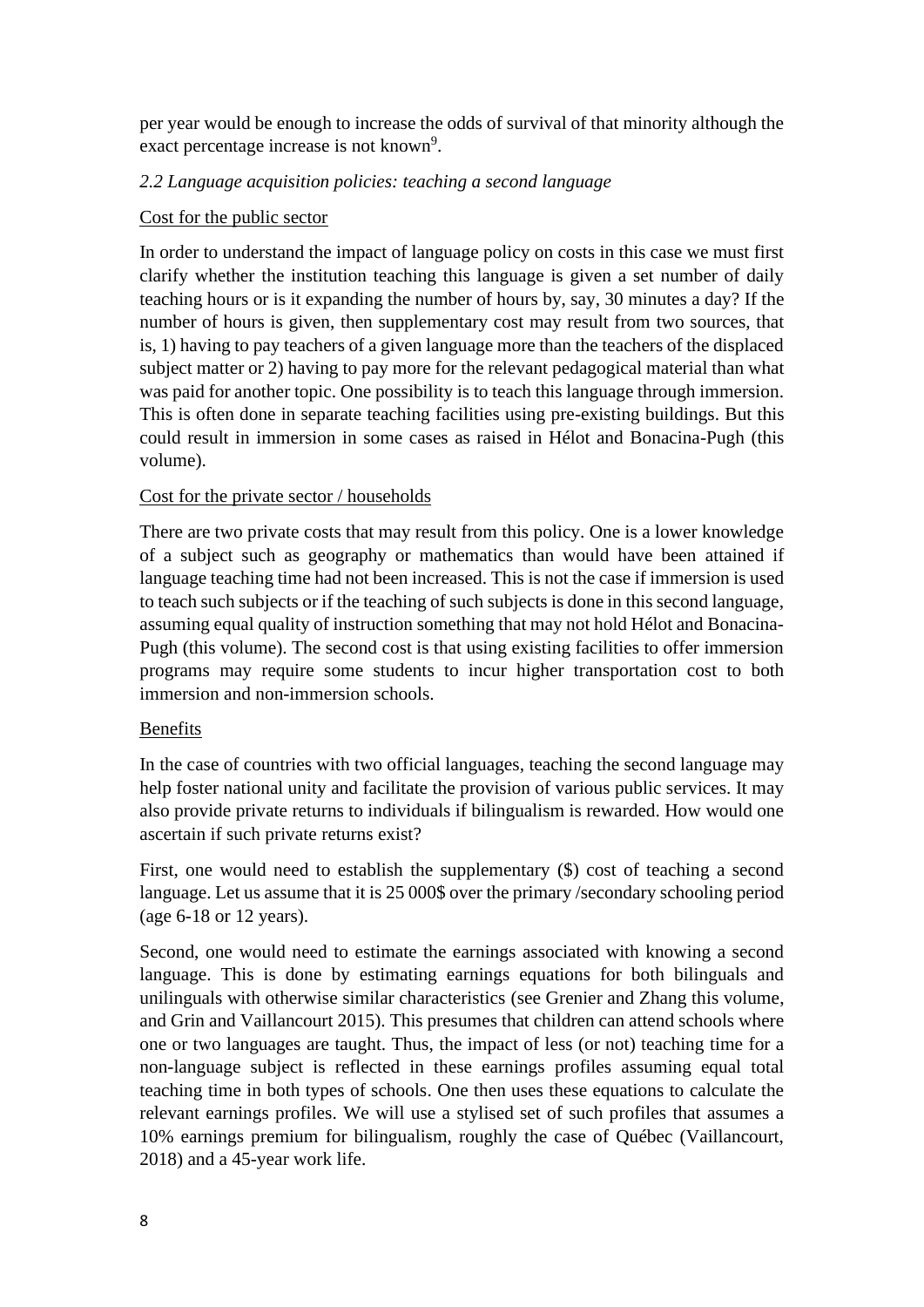Third assume that the bilingualism rewarded is solely explained by the teaching of the second language in primary and secondary school.

Then one can compute either the present value for a given discount rate or the internal rate of return (the rate of interest yielding a present value of zero) of this spending. In our simulation, total earnings of non-bilinguals over their work life are 1 385 000\$ while for bilinguals this amount is 1 523 000\$ and the difference is 138 000\$. Using Excel one can compute an internal rate of return (IRR function) of 9% and a present value (PV function) of 46 000\$ with a discount rate set at 5%.<sup>10</sup> The IRR is the return measured in percentage points, similar to the interest rate on a bank deposit on the investment of 25 000\$ in bilingualism while the 46 000\$ PV tells us that the payoff (increased earnings) of investing in a second language measured in \$ for a given interest rate (5% here) is 71 000\$; subtracting the costs of 25 000\$ yields the figure of 46 000\$. If bilingualism required additional inputs (summer camps, private lessons…), then their cost should be added to the 25 000\$ cost reducing the IRR or PV. If bilingualism yields non-monetary benefits such as cultural or health (delaying/attenuating dementia for example) ones, their monetary value should be added to the earnings of bilinguals, increasing the IRR or PV.

We now turn to three language use policies. They will either require that a given language be used or at least be offered for use in the performance of a given activity by a public or private body. This can require language use in public or private signage, language use in commercial transactions, right to use language in the workplace or when interacting with public administrations (government offices or tribunals for example.

# *5.3 Language use: public provision of services in minority language*

This examines the provision of non-capital / recurrent services in a minority language; these are services such as telecommunication or in person interactions, forms and guidebooks, radio/TV/web programs and so on.

# Costs for the public sector

One can establish the cost of these services through three approaches.

*Budgetary information*. For some countries one will find in public documents specific information on the cost of providing services in a minority language. For example, for Canada one finds information on the budget of the Commissioner of Official Languages of 21 million (CAD\$) for 2018-2019<sup>11</sup> in the detailed federal government expenditure budget (called in Canada Main estimates).

*Unit cost difference.* This second approach can be used here but contrary to the minority schooling case, one must first define who is being served. Again, using Canada as an example<sup>12</sup> let us examine public broadcasting breaking down the discussion into five steps.

1) The public federal Canadian Broadcasting Corporation (CBC) broadcasting in English and Société Radio Canada (SRC) broadcasting in French have respectively budgets of 982 and 748 million Canadian \$for 2018 as well as 101 million of shared costs (mainly transmission and finance) $13$ .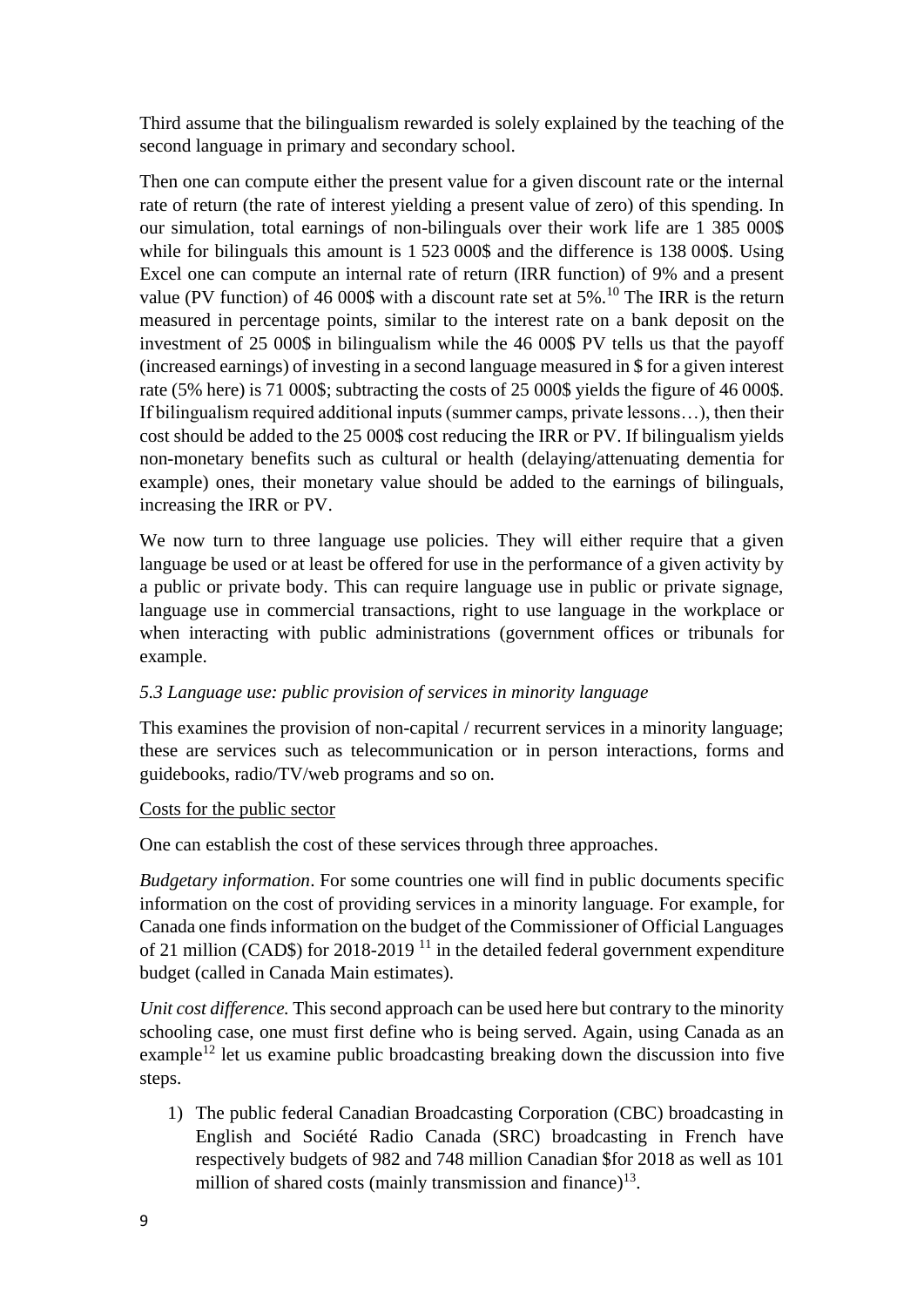- 2) Thus, SRC accounts for 43% and CBC for 57% of the total identifiable public broadcasting budgeting; allocating the 101 million according to these % yields total costs of broadcasting in French of 791 million and in English of 1 040 million.
- 3) There are three possible definition of the population targeted by these two services. Francophones can be defined using mother tongue (MT): 7 166 000 (20.6% of the total population of 34 767 000); the language spoken at home: 6 944 000 (20, 0%); or the sole official language known (OL): 4 145 000 (11,  $9\%)^{14}$ . The remainder of the population is defined as anglophones (with a population share of 79, 4%; 80, 0%; 88, 1% depending on the definition used) for the sake of simplicity; OL data shows that 1.9% of the population of Canada does not speak English or French.
- 4) The unit cost per potential listener/viewer of the CBC is 37.70\$ and that of the SRC 110, 4\$ using MT, yielding a UCD of 72. 70\$; these costs become 34.00\$ and 189.90\$ using OL with a UCD of 155.90\$.
- 5) The estimates of cost differential are 72.70 \$X 7 166 000= 521 million\$ using MT and 155.90  $\frac{1}{2}$  X 4 145 000= 646 million  $\frac{1}{2}$  using OL, both lower than the attributed budget (748 million \$) or total cost (791 million \$) of SRC.

The key point to note is the impact of the definition of the clientele. Using a *need to use* (OL) rather than a *can use* (MT) definition changes the cost calculations. Thus, what is the purpose of the policy; to promote French or to ensure minimum access to French services? Both estimates assume no economies of scale. Insofar as CBC covers Canada outside Québec quite well, the marginal cost of serving non-Québec francophones is probably quite low and thus offering only CBC services would yield some economies of scale.

Using public information or calculating cost differentials are approaches that can be labelled bottom up calculations where one adds up specific identifiable costs of providing minority language services. If this is not feasible then one can use a top down approach to tease out imbedded costs that cannot be identified or calculated precisely. In this case, one starts with all government spending then removes items that in the judgment of the analyst are not linked to the policy under study. For example, payment of the public debt or transfers to other levels of government have little language content. Then one provides estimates of embedded language costs for the remaining government costs. Coche and Vaillancourt (2009 table 5, p. 30) present an example of this type of analysis.

# Cost for the private sector / household

There may be private costs of using minority language public services if the supply is restricted: one may have to wait longer to interact with border agents who speak the minority language or one may have a smaller choice of guided tours of historic sites in that language.

# Benefits

The benefits from services in minority languages is the possibility for minority members to use their own language rather than the majority language. This is more or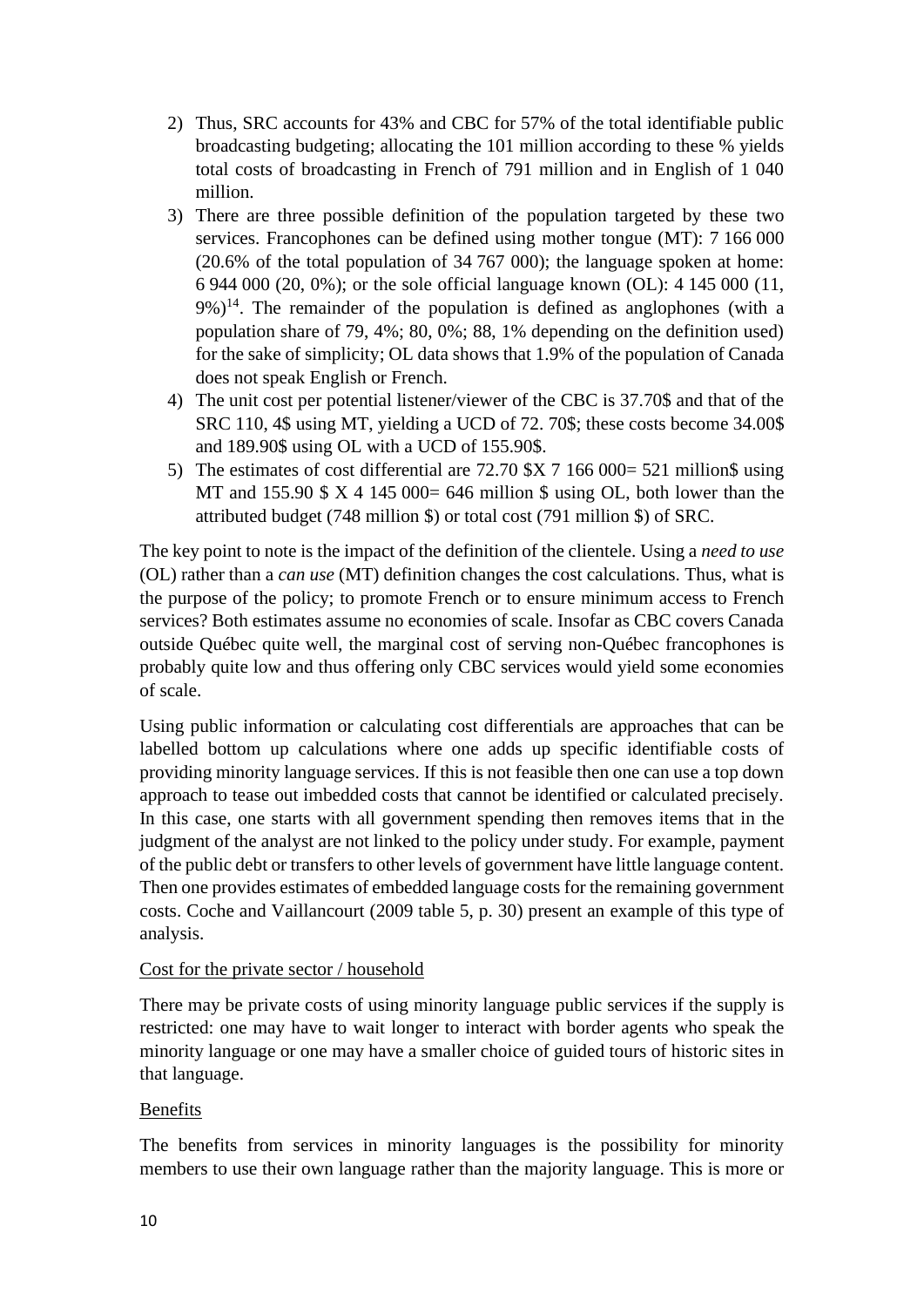less valuable for various types of publicly provided services and for various degrees of knowledge of the majority language by minority members. Receiving health services or tax advice in the minority language is most likely more valuable for a minority member than a nature tour by a park ranger.

One can again use contingent valuation to establish the value of these services; if not feasible, one can estimate what the cost of obtaining these services in an official unilingual environment would be as Coche and Vaillancourt (2009) do. This can be seen as a minimum value approach. The three costs estimates result from:

- an informal supply of services in the minority language by civil servants who speak it. They would help minority language tax filers, applicants for passports and so on fill out the various forms. This would take them away from their other duties and impose a cost on the government if service standards are maintained since more time and thus more employees would be required mainly in offices interacting with minority language speakers (regional differences for example);
- a supply of translation /interpretation informal services between the minority and the majority language by bilingual family members or friends of unilingual minority individuals. This would require expenditures in time by these friends/ family members, be they minority or majority members;
- a supply of translation/interpretation formal services by professional interpreters/translators. This would require expenditures in money by unilingual minority members.

The required total supply of translation/interpretation hours depends on the number of minority members and the amount of time minority members interact with the government in person or through forms or websites. The value of this supply in \$ depends on the value of the time of each provider: average wage of civil servants, average wage of the population (random distribution of friends and family) and average hourly cost of translators / interpreters. Coche and Vaillancourt (2009) use the average of these three costs in their calculations since there is no evidence on what approach would be used in what proportion.

In a similar vein, Gazzola (2017) examines the consequences of the World Intellectual Property Organisation (WIPO) granting in 2008 the status of a language of publication of the Patent Cooperation Treaty (PCT) to Korean. Using a simulation of translation costs, he concludes that this led to a reduction in the costs of access to the PCT procedures for Korean-speaking applicants of about 54%.

It is sometimes argued that the value of the services generated by the language industry, that is the cluster of translation or interpretation services created to supply minority language services, is a benefit of a language policy requiring more than one language. This is false; it is a cost of such a policy that generates benefits such as the availability of services in a given language. It may create businesses that can export such services but the benefit then results from these exports.

*5.4 Language use-regulated private provision of services in a given language*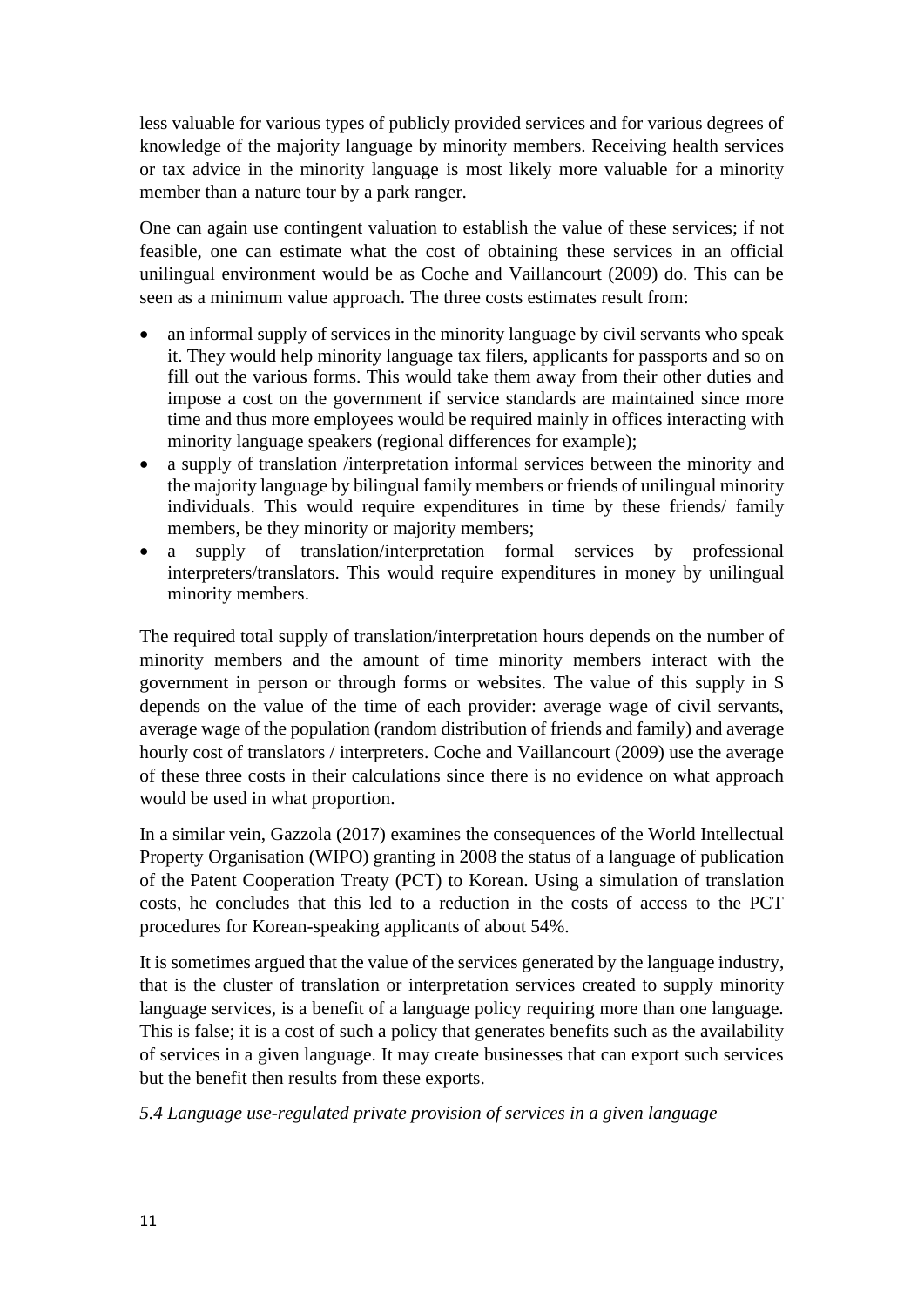Language laws may require that a specific language be used in private activities such as the labelling of products, the signage of the workplace, commercial signs, the language of internal and external documents and so on.

#### Costs for the public sector

These are the costs incurred by the supervisory bodies responsible for the implementation of this policy. These are usually found in public documents as discussed above.

#### Cost for the private sector / households

These costs are incurred by businesses. They can be ascertained using surveys asking question about these regulatory costs. One must be careful to:

- a) Distinguish between implementation and ongoing/recurring costs<sup>15</sup>. Implementation costs of a new policy tend to be higher than recurring costs.
- b) Specify the time period to be reported on. It is often easier to use a time period used by the business for another purpose such as annual budgeting.
- c) Specify the geographic area targeted if relevant;
- d) Emphasize that reported costs must be generated by the legal/ regulatory requirements. Costs incurred by choice to, for example, submit bids in a specific language or to attract customers who prefer that language are not the result of such requirements.

#### Benefits

The main beneficiaries of these regulatory policies are the speakers of the languages thus promoted. In a given society, this may well hurt the status of other groups. For example, Québec's language policies reduced the value of knowing only English in Québec and increased the value of knowing only French (Vaillancourt, 2018, 2019). It is possible to formally calculate the incidence of language policies by households, but this requires robust data and hypotheses. The only such calculation up to now appears to be by Leblanc- Desgagné and Vaillancourt (2016). They calculate for OL francophones households an average value of federal government services with a significant language dimension of 930\$ and a tax contribution of 125\$ for a net subsidy of 805\$; anglophone households pay 130\$ without any public services benefits. They also compute who pays for services in French by income decile and find that higher income francophone households pay a greater share of the cost of receiving services in French.

Some public policies may strengthen the capacity of businesses to serve foreign markets in a specific market; thus, Québec businesses may more easily export to French Africa than American firms given the availability of French speaking managers and engineers. But it may well be that the private sector has this ability without a policy promoting a language.

# *5.5 Language use-capital good: public provision of signage*

One policy sometimes pursued in regions (such as Wales or Friuli) where a minority language group resides is the provision of bilingual signs such as road signs.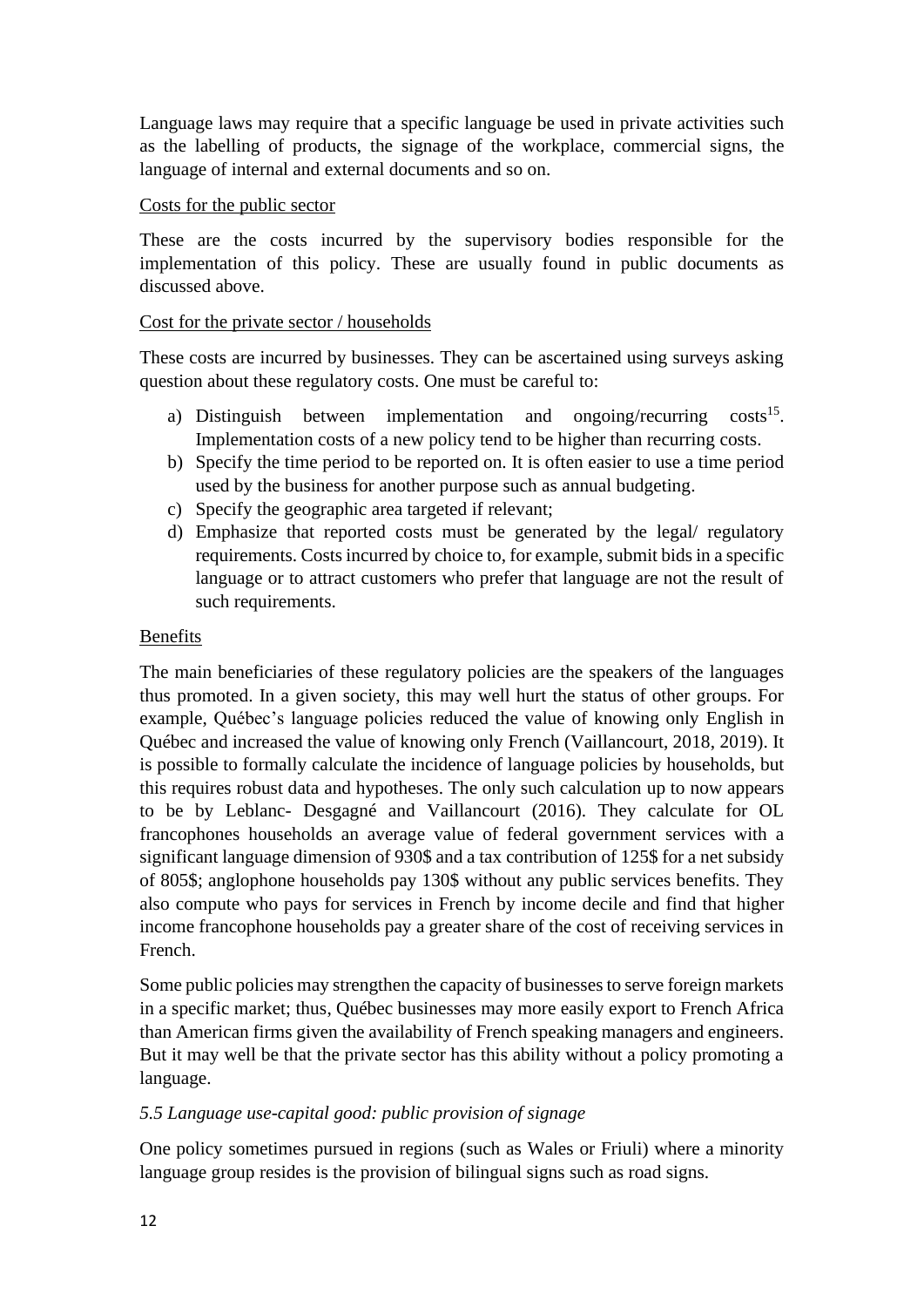#### Costs for the public sector

The key issue is to account for the durability of these signs. Thus, if roads signs have a useful life of ten years before they must be replaced and if their initial cost is 1000\$ then their yearly cost is 100\$ (in real terms) when comparing them to other policies on an annual basis

# Cost for the private sector / household

None.

# Benefits

These signs are of little direct benefits to non-speakers of the minority language since they cannot read the minority language. And they are of little direct benefits to the minority residents since they most likely know where they are. Contingent valuation needs to be carried out to ascertain their symbolic value.

# **6 Challenges, debates and perspectives**

Evaluating the benefits and costs of language policies is important if language policy makers want to fully participate in the decision-making process of governments. This chapter will hopefully help the reader either carry out or understand the outputs of such evaluations since it presents some of the main tools that economists use to evaluate public policies, and applies them to various language acquisition and language use policies. There are three main challenges faced by these policy makers. First, convince both government officials and minority members that economic analysis can be meaningfully used to both guide and assess language policies. Second, ensure that both government management information (budgets, performance indicators…) and general statistical data contain useful language related information; this can require modifying internal processes to ascertain the language used when interacting with residents or the content of survey/census questionnaire. Third, produce quality policy analysis so that language policies are treated similarly to other policies when policy decisions are made.

While the paper draws mainly on the case of Canada where there are two official languages and thus clearly a minority and a majority, the tools it presents can be used to assess language policies in a multi-minority context, for aboriginal languages and when ex-colonial languages are present. Thus they can be used in the case of Spain (with Basque, Catalan and Galician minorities) of Brazil or Canada with numerous small aboriginal communities or of numerous African countries where English, French or Portuguese, the language of their past master, is used in various functions. In all cases, one must define the policy to be examined, such as switching from one language to another in providing primary education or in offering public documents, establish its costs and compare them to its benefits.

# **Further readings**

Grin and Vaillancourt (1999) is an example of cost effectiveness analysis of language policies applied to three European countries. The framework used outlines interrelations between various feedback mechanisms.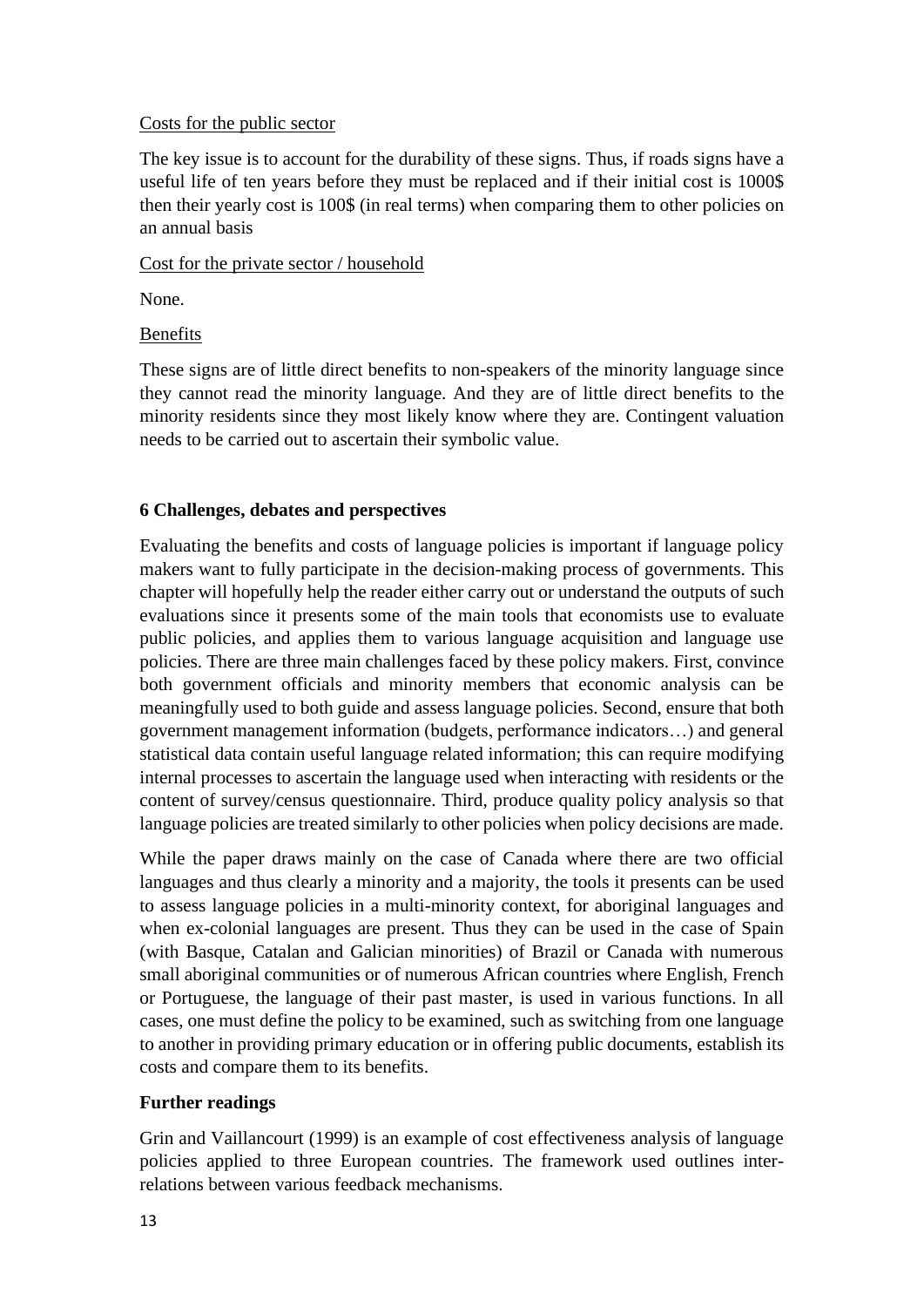Gazzola, (2016) is an interesting analysis of European language policies and in particular of the distributional impact through the disenfranchisement index.

Grin (2016a) and Gazzola, M., Grin, F. & Wickström, B.-A. (2016) combined together provide a thorough survey of the economics of language literature as of 2015:

Wickstrom (2019) for an interesting theoretical treatment of these issues.

#### **References**

Carr-Hill, Roy, Caine Rolleston, Tejendra Pherali and Rebecca Schendel (2016) *The effects of school-based decision making on educational outcomes in low and middle income contexts: a systematic review* [https://campbellcollaboration.org/library/school](https://campbellcollaboration.org/library/school-based-decision-making-in-low-and-middle-income-contexts.html)[based-decision-making-in-low-and-middle-income-contexts.html](https://campbellcollaboration.org/library/school-based-decision-making-in-low-and-middle-income-contexts.html)

Carson Richard (2012) ''Contingent Valuation: A Practical Alternative when Prices Aren't Available'' *Journal of Economic Perspectives*—Volume 26, Number 4—Fall 2012—Pages 27–42

Coche, Olivier and François Vaillancourt (2009) *Official Language Policies at the Federal Level in Canada: Costs and Benefits in 2006* **Vancouver** Fraser Institute 2009 **[http://www.fraserinstitute.org/commerce.web/product\\_files/OfficialLanguagePol](http://www.fraserinstitute.org/commerce.web/product_files/OfficialLanguagePolicies.pdf) [icies.pdf](http://www.fraserinstitute.org/commerce.web/product_files/OfficialLanguagePolicies.pdf)**

Eichfelder, Sebastian and François Vaillancourt 'Tax Compliance Costs: A Review of Cost Burdens and Cost Structures'' *Hacienda Pública Española / Review of Public Economics,* 210-(3/2014): 111-148

Essama-Nssah, B (2008) Fiscal Incidence Analysis World Bank Poverty Reduction Group [http://siteresources.worldbank.org/INTPOVERTY/Resources/335642-](http://siteresources.worldbank.org/INTPOVERTY/Resources/335642-1210859591030/060308_FiscalIncidenceAnalysis_EssamaNssah.pdf) [1210859591030/060308\\_FiscalIncidenceAnalysis\\_EssamaNssah.pdf](http://siteresources.worldbank.org/INTPOVERTY/Resources/335642-1210859591030/060308_FiscalIncidenceAnalysis_EssamaNssah.pdf)

Gazzola, M., Grin, F. & Wickström, B.-A.(2016): "A Concise Bibliography of Language Economics", in M. Gazzola and B.-A. Wickström (eds.), The Economics of Language Policy. CESifo Series, Boston: MIT Press, 53-92.

Gazzola Michele, (2016) EUROPEAN STRATEGY FOR MULTILINGUALISM: BENEFITS AND COSTS )<http://www.michelegazzola.com/attachments/File/Papers/EP.pdf>

Gazzola Michele, (2017 [\)Multilingualism and the international patent system: An](https://link.springer.com/article/10.1007/s10842-016-0239-7?no-access=true)  [assessment of the fairness of the language policy of WIPO,](https://link.springer.com/article/10.1007/s10842-016-0239-7?no-access=true) *Journal of Industry, Competition and Trade,* vol. 17, n. 3, p. 349-369 (2017

Grin, François and François Vaillancourt (1999) *The Cost-Effectiveness Evaluation of Minority Language Policies* (with François Grin), European Centre for Minority Issues, Flensburg, Germany, 1999, 124 pages. [https://www.ecmi.de/publications/studies/2-the](https://www.ecmi.de/publications/studies/2-the-cost-effectiveness-evaluation-of-minority-language-policies-case-studies-on-wales-ireland-and-the-basque-country)[cost-effectiveness-evaluation-of-minority-language-policies-case-studies-on-wales](https://www.ecmi.de/publications/studies/2-the-cost-effectiveness-evaluation-of-minority-language-policies-case-studies-on-wales-ireland-and-the-basque-country)[ireland-and-the-basque-country](https://www.ecmi.de/publications/studies/2-the-cost-effectiveness-evaluation-of-minority-language-policies-case-studies-on-wales-ireland-and-the-basque-country)

Grin, François and François Vaillancourt (2000) ''The Choice of a Language of Instruction: The Economic Aspects" World Bank, unpublished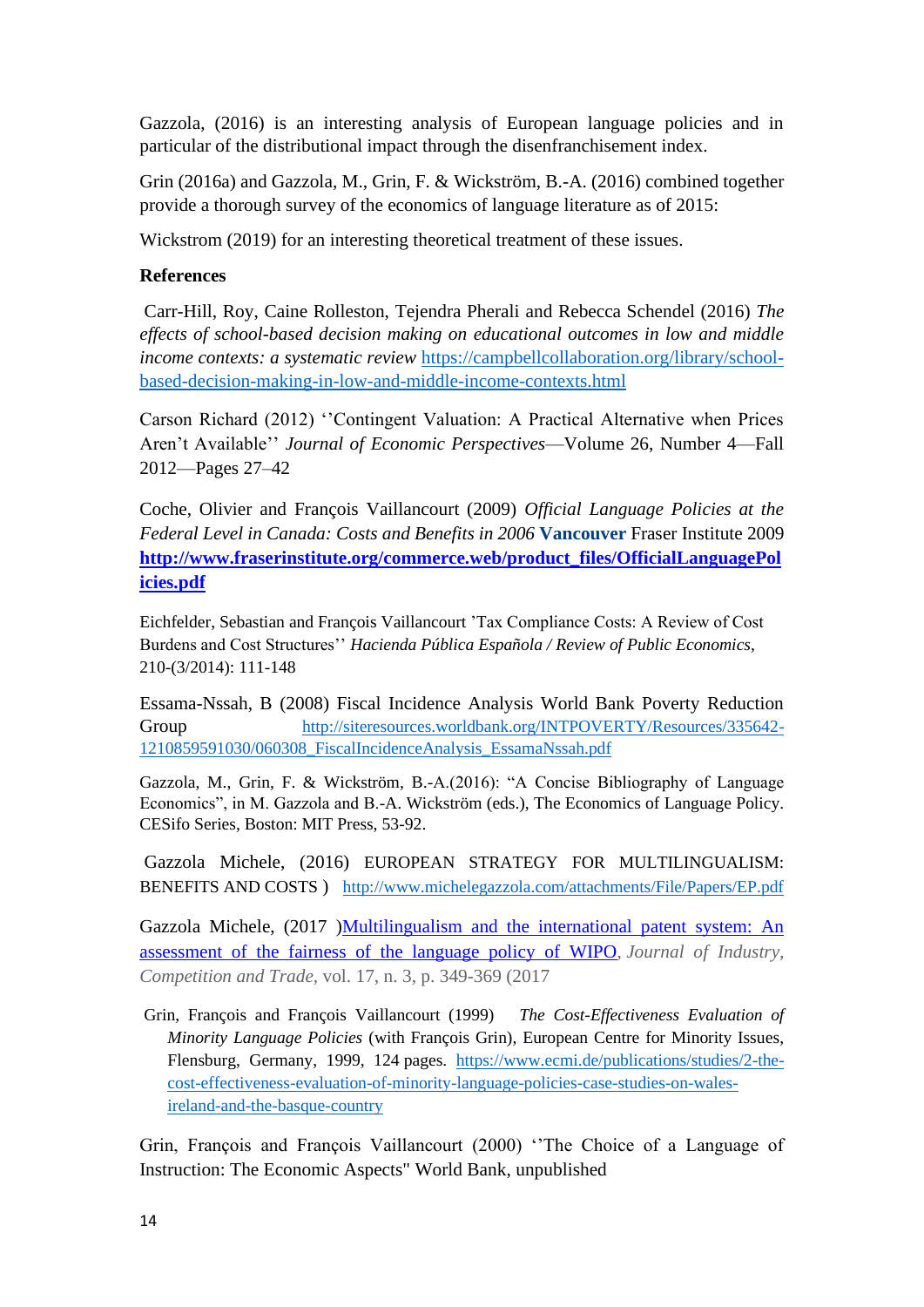Grin, François and François Vaillancourt (2002) ''Minority Self-Government in Economic perspective'' in *Minority Governance in Europe* K Gal Editor Budapest: Open Society Institute, 2002, 73-86

Grin, François and François Vaillancourt (2015) 'The Economics of Language Policy: An Introduction to Evaluation Work'' in *Research Methods in Language Policy and Planning: A Practical Guide*, (Ed Francis M. Hult and David Cassels Johnson) Wiley Blackwell, 2015 p118-129

Grin, F. (2016) 50 Years of Economics in Language Policy", in M. Gazzola and B.-A. Wickström (eds.), *The Economics of Language Policy*. CESifo Series, Boston: MIT Press, 21- 52. 2016

Leblanc Desgagné, Maxime and François Vaillancourt (2016) '' Distribution of the Benefits and Costs of Canada's Federal Official Languages Policy: results for 2001', in *The Economics of Language Policy* (Michele Gazzola and Bengt-Arne Wickstrõm Eds) Cambridge: MIT press, 2016, 141-164

Martin, Tara G. Laura Kehoe, Chrystal Mantyka-Pringle, Iadine Chades, Scott Wilson, Robin G. Bloom, Stephen K. Davis, Ryan Fisher, Jeff Keith, Katherine Mehl, Beatriz Prieto Diaz, Mark E. Wayland, Troy I. Wellicome, Karl P. Zimmer, Paul A. Smith, (2018) ''Prioritizing recovery funding to maximize conservation of endangered species'' *Conservation Letters*. 2018;e12604. wileyonlinelibrary.com/journal/ <https://doi.org/10.1111/conl.12604>

Mufwene Salikoko (2016) ''A cost-and-benefit approach to language loss'' in *Endangered Languages and Languages in Danger. Issues of documentation, policy, and language rights*. Ed Luna Filipović and Martin Pütz

Patrinos, H and G Psacharapoulos (2010) Returns to Education in Developing **Countries** 

[https://www.researchgate.net/publication/286029709\\_Returns\\_to\\_Education\\_in\\_Deve](https://www.researchgate.net/publication/286029709_Returns_to_Education_in_Developing_Countries) [loping\\_Countries](https://www.researchgate.net/publication/286029709_Returns_to_Education_in_Developing_Countries)

Sandford, Cedric (1974) *The Hidden Costs of Taxation* Bath Institute of Fiscal Studies

Vaillancourt, François (1978) "La Charte de la langue française : un essai d'analyse", *Canadian Public Policy* 4, 284-308.

Vaillancourt , François Olivier Coche, Marc Antoine Cadieux, and Jamie Lee Ronson( 2012) *Official Language Policies of the Canadian Provinces Costs and Benefits in 2006* Fraser Institute 2012 [http://www.fraserinstitute.org/uploadedFiles/fraser](http://www.fraserinstitute.org/uploadedFiles/fraser-ca/Content/research-news/research/publications/official-language-policies-of-canadian-provinces.pdf)[ca/Content/research-news/research/publications/official-language-policies-of](http://www.fraserinstitute.org/uploadedFiles/fraser-ca/Content/research-news/research/publications/official-language-policies-of-canadian-provinces.pdf)[canadian-provinces.pdf](http://www.fraserinstitute.org/uploadedFiles/fraser-ca/Content/research-news/research/publications/official-language-policies-of-canadian-provinces.pdf)

Vaillancourt, François (2018) *Analyse économique des politiques linguistiques au Québec : 40 ans de Loi 101* <https://www.cirano.qc.ca/files/publications/2018s-16.pdf>

\_\_\_\_\_\_\_\_\_\_\_\_\_\_\_\_\_\_\_ (2019) ''Assessing Bill 101 after 40 years; An Introduction'' *Language Problems and Language Planning* 43(2) 2019, 103-112